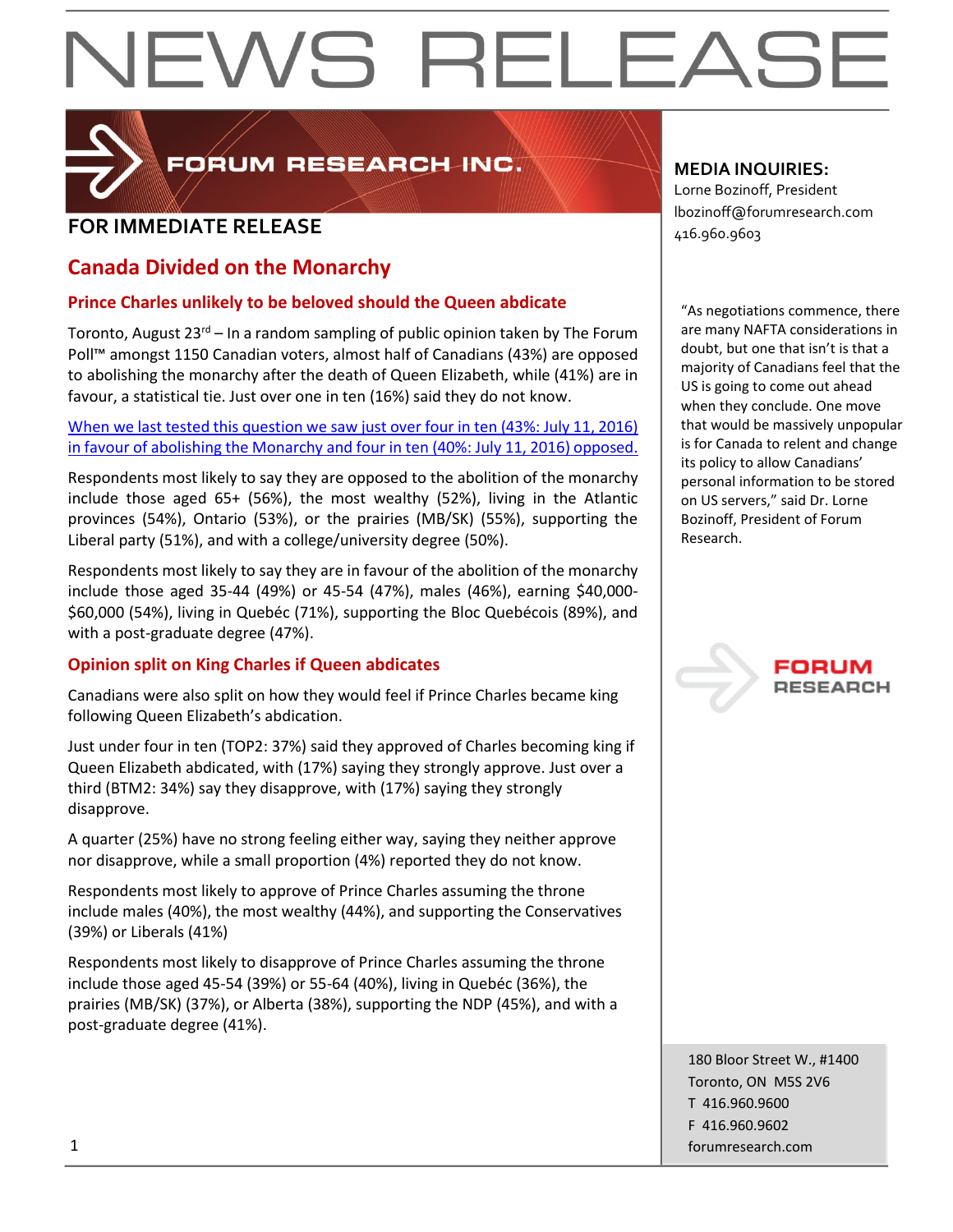## ORUM RESEARCH INC.

## **Prince William, still most admired, but plurality still doesn't admire royal family**

Prince William, is the royal family's most admired member, with the exception of the Queen, according to a quarter (26%) of Canadians. This support is statistically equivalent to when we tested the question in September 2016, when he had the support of (Sept 2016: 25%) of Canadians.

Kate Middleton, the Duchess of Cambridge is admired by just under one sixth (16%) of Canadians, which is slightly lower than her previous support of two in ten (Sept 2016: 20%).

Prince Harry is admired by just over one in ten (14%), almost the same as in 2016 (Sept 2016: 13%)

Prince Charles (5%), Prince Phillip (4%), Prince George (2%), and Princess Charlotte (2%) were admired by a much smaller proportion of Canadians.

The plurality, however, almost a third (30%), say they do not admire the royal family, similar to the proportion seen previously (Sept 2016: 29%).

"Canadians have been divided on the abolition of the monarchy for some time, and while the margins shift a few points up and down with each poll, it's remained a divisive issue, with no side gaining traction," said Dr. Lorne Bozinoff, President of Forum Research. "Many Canadians continue to support Queen Elizabeth but the same might not be said for her successor, Prince Charles, considering Prince William is the most admired royal family member."

Lorne Bozinoff, Ph.D. is the president and founder of Forum Research. He can be reached at lbozinoff@forumresearch.com or at (416) 960-9603.

## **MEDIA INQUIRIES:**

Lorne Bozinoff, President lbozinoff@forumresearch.com 416.960.9603



180 Bloor Street W., #1400 Toronto, ON M5S 2V6 T 416.960.9600 F 416.960.9602 2 forumresearch.com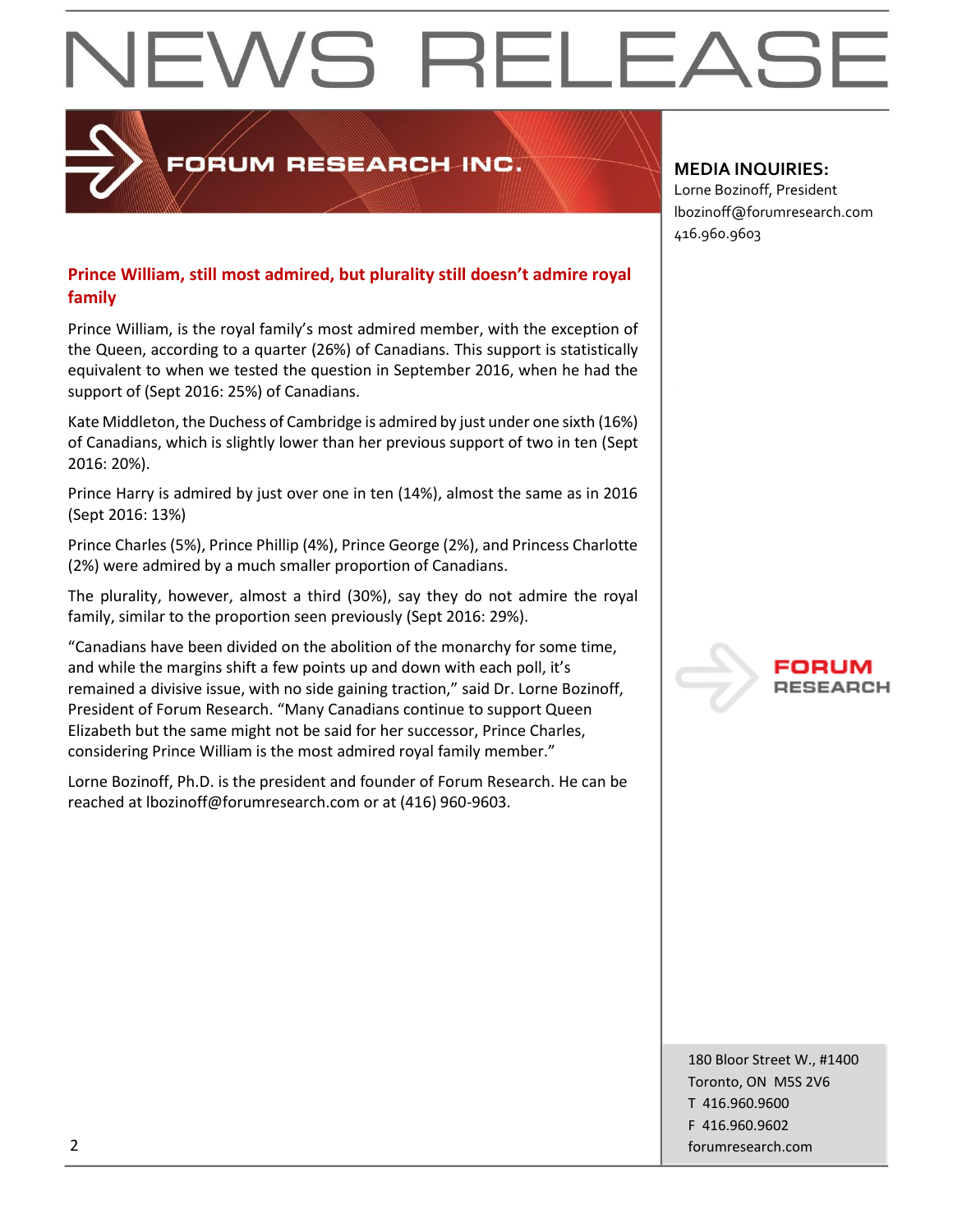## **Methodology**

The Forum Poll™ was conducted by Forum Research with the results based on an interactive voice response telephone survey of 1150 randomly selected Canadian Voters. The poll was conducted Aug 16-17, 2017.

FORUM RESEARCH INC.

Results based on the total sample are considered accurate +/- 3%, 19 times out of 20. Subsample results will be less accurate. Margins of error for subsample (such as age, gender) results are available at [www.forumresearch.com/samplestim.asp](http://www.forumresearch.com/samplestim.asp)

Where appropriate, the data has been statistically weighted by age, region, and other variables to ensure that the sample reflects the actual population according to the latest Census data.

This research is not necessarily predictive of future outcomes, but rather, captures opinion at one point in time. Forum Research conducted this poll as a public service and to demonstrate our survey research capabilities. Forum houses its poll results in the Data Library of the Department of Political Science at the University of Toronto.

With offices across Canada and around the world, 100% Canadian-owned Forum Research is one of the country's leading survey research firms. This Forum Poll™and other polls may be found at Forum's poll archive at [www.forumresearch.com/polls.asp](http://www.forumresearch.com/polls.asp)

## **MEDIA INQUIRIES:**

Lorne Bozinoff, President lbozinoff@forumresearch.com 416.960.9603



180 Bloor Street W., #1400 Toronto, ON M5S 2V6 T 416.960.9600 F 416.960.9602 3 forumresearch.com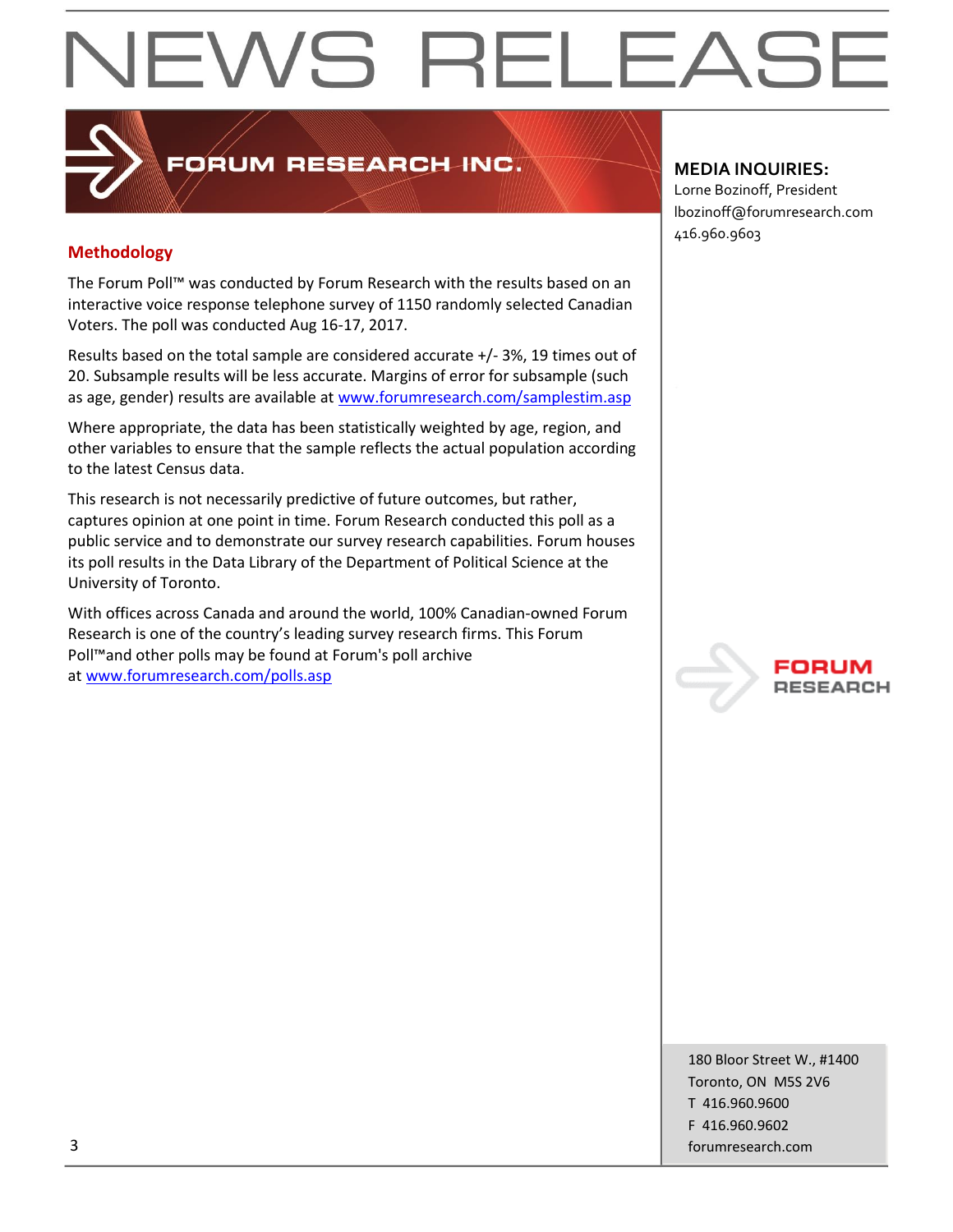## EWS RELEAS  $\blacktriangleleft$



FORUM RESEARCH INC.

## **Monarchy Abolition and the set of the set of the set of the set of the set of the set of the set of the set of the set of the set of the set of the set of the set of the set of the set of the set of the set of the set o**

*Are you in favour of or opposed to abolishing the monarchy in Canada upon the death of the current Queen?*

### *Age/Gender*

| %          | Total | 18-34 | 35-44 | 45-54 | 55-64 | $65+$ | Male <sup>'</sup> | <b>Female</b> |
|------------|-------|-------|-------|-------|-------|-------|-------------------|---------------|
| Sample     | 1150  | 170   | 148   | 213   | 255   | 364   | 618               | 515           |
| Favour     | 41    | 39    | 49    | 47    | 37    | 34    | 46                | 36            |
| Opposed    | 43    | 40    | 34    | 40    | 48    | 56    | 41                | 45            |
| Don't know | 16    | 21    | 17    | 13    | 15    | 10    |                   | 19            |

### *Income*

| %          | Total | $<$ S20K |     |     |     |     | \$20-\$40K \$40-\$60K \$60-\$80K \$80-\$100K \$100-\$250K |
|------------|-------|----------|-----|-----|-----|-----|-----------------------------------------------------------|
| Sample     | 1150  | 100      | 183 | 182 | 138 | 118 | 205                                                       |
| Favour     | 41    | 41       | 40  | 54  | 43  | 42  | 39                                                        |
| Opposed    | 43    | 36       | 40  | 34  | 43  | 43  | 52                                                        |
| Don't know | 16    | 23       | 19  | 12  | 14  | 15  | 10                                                        |

### *Education*

| %             | <b>Total</b> | Secondary<br>school or less | Some college or<br>university | <b>Completed college</b><br>or university | Post graduate<br>studies |
|---------------|--------------|-----------------------------|-------------------------------|-------------------------------------------|--------------------------|
| Sample        | 1150         | 196                         | 314                           | 410                                       | 230                      |
| Favour        | 41           | 42                          | 41                            | 38                                        | 47                       |
| Opposed       | 43           | 29                          | 45                            | 50                                        | 37                       |
| Don't<br>know | 16           | 29                          | 13                            | 12                                        | 16                       |

## *Region*

| ℅              | <b>Total</b> | <b>ATL</b> | QC, | <b>ON</b> | MB/SK | AB  | <b>BC</b> |
|----------------|--------------|------------|-----|-----------|-------|-----|-----------|
| Sample         | 1150         | 117        | 270 | 465       | 28    | 117 | 153       |
| Favour         | 41           | 29         | 71  | 29        | 30    | 39  | 36        |
| <b>Opposed</b> | 43           | 54         | 17  | 53        | 55    | 44  | 47        |
| Don't know     | 16           | 17         | 12  | 18        | 15    | 17  |           |

## *Voter Intention*

| %              | <b>Total</b> | <b>Conservative</b> | <b>Liberal</b> | <b>New</b><br><b>Democratic</b> | Green | <b>Bloc</b><br><b>Quebecois</b> | <b>Other</b> |
|----------------|--------------|---------------------|----------------|---------------------------------|-------|---------------------------------|--------------|
| Sample         | 1150         | 368                 | 423            | 158                             | 72    | 43                              | 35           |
| Favour         | 41           | 40                  | 28             | 57                              | 47    | 89                              | 65           |
| <b>Opposed</b> | 43           | 49                  | 51             | 30                              | 42    |                                 | 19           |
| Don't<br>know  | 16           | 11                  | 20             | 13                              | 11    | 10                              | 16           |

## **MEDIA INQUIRIES:**

Lorne Bozinoff, President lbozinoff@forumresearch.com



180 Bloor Street W., #1400 Toronto, ON M5S 2V6 T 416.960.9600 F 416.960.9602 4 forumresearch.com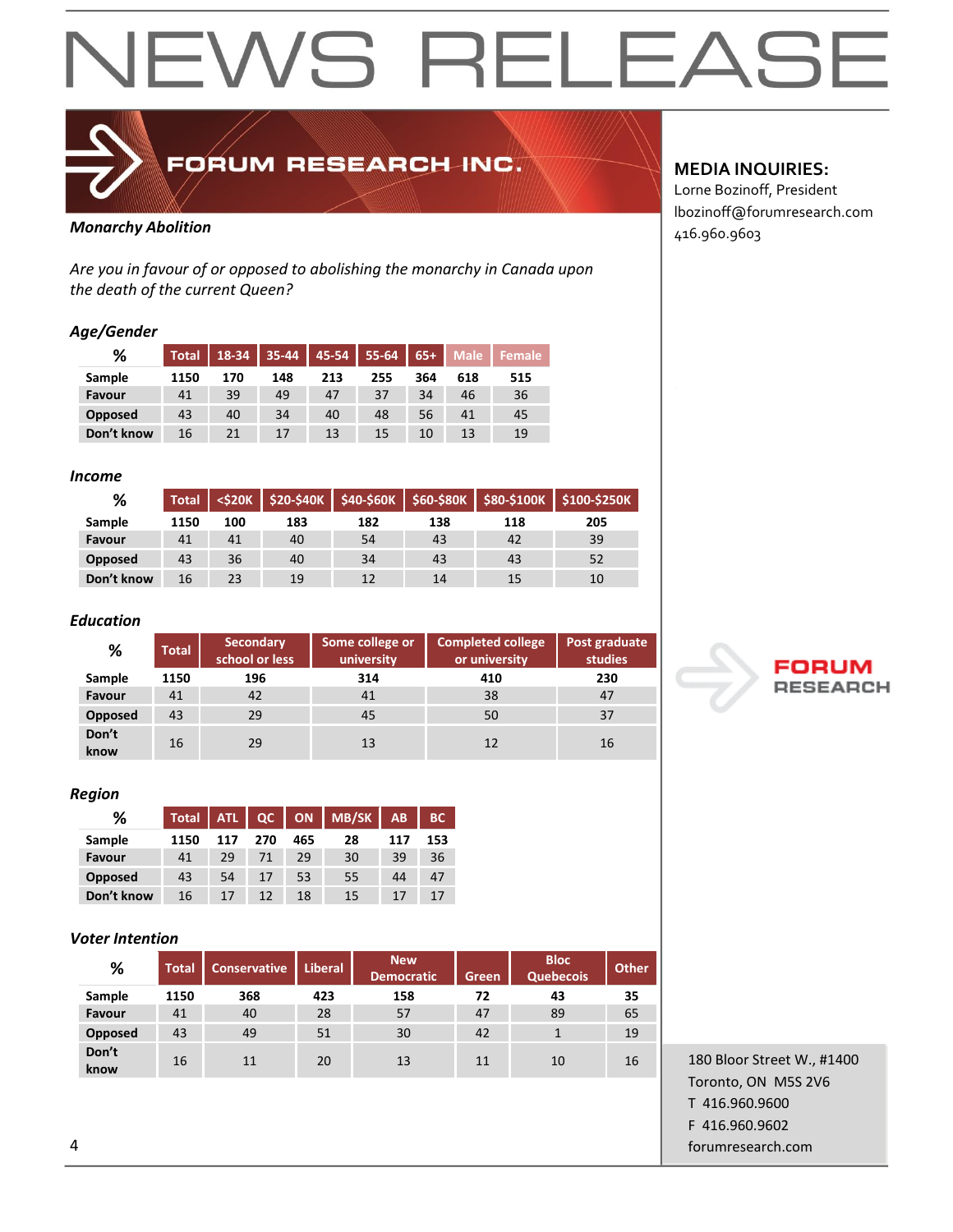

FORUM RESEARCH INC.

*If Queen Elizabeth were to step down as Canada's Head of State, would you approve or disapprove of Prince Charles becoming King?*

### *Age/Gender*

| ℅                                 | <b>Total</b> | $18 -$<br>34 | $35 -$<br>44 | 45-<br>54      | $55 -$<br>64 | $65+$ | <b>Male</b> | Female         |
|-----------------------------------|--------------|--------------|--------------|----------------|--------------|-------|-------------|----------------|
| Sample                            | 1150         | 170          | 148          | 213            | 255          | 364   | 618         | 515            |
| <b>NET: TOP2</b>                  | 37           | 39           | 33           | 37             | 36           | 39    | 40          | 34             |
| <b>NET: BTM2</b>                  | 34           | 28           | 35           | 39             | 40           | 35    | 32          | 36             |
| <b>Strongly approve</b>           | 17           | 13           | 17           | 20             | 16           | 21    | 18          | 16             |
| <b>Approve</b>                    | 20           | 26           | 16           | 17             | 20           | 19    | 23          | 18             |
| Neither approve nor<br>disapprove | 25           | 28           | 27           | 22             | 21           | 23    | 23          | 26             |
| <b>Disapprove</b>                 | 18           | 15           | 12           | 21             | 22           | 20    | 15          | 21             |
| <b>Strongly disapprove</b>        | 17           | 13           | 22           | 18             | 18           | 15    | 17          | 15             |
| Don't know                        | 4            | 5            | 5            | $\overline{2}$ | 3            | 3     | 5           | $\overline{3}$ |

## **MEDIA INQUIRIES:**

Lorne Bozinoff, President lbozinoff@forumresearch.com **Abdication** 416.960.9603

#### *Income*

| %                                 | <b>Total</b>   | <\$20K | $$20-$<br><b>\$40K</b> | \$40-<br><b>\$60K</b> | $$60-$<br><b>\$80K</b> | \$80-<br>\$100K | $$100-$<br><b>\$250K</b> |
|-----------------------------------|----------------|--------|------------------------|-----------------------|------------------------|-----------------|--------------------------|
| Sample                            | 1150           | 100    | 183                    | 182                   | 138                    | 118             | 205                      |
| <b>NET: TOP2</b>                  | 37             | 40     | 39                     | 29                    | 33                     | 39              | 44                       |
| <b>NET: BTM2</b>                  | 34             | 23     | 36                     | 36                    | 39                     | 35              | 30                       |
| <b>Strongly approve</b>           | 17             | 16     | 15                     | 15                    | 18                     | 16              | 18                       |
| <b>Approve</b>                    | 20             | 24     | 23                     | 13                    | 15                     | 23              | 26                       |
| Neither approve nor<br>disapprove | 25             | 31     | 22                     | 30                    | 26                     | 19              | 24                       |
| <b>Disapprove</b>                 | 18             | 9      | 25                     | 18                    | 17                     | 17              | 17                       |
| <b>Strongly disapprove</b>        | 17             | 14     | 12                     | 18                    | 21                     | 18              | 13                       |
| Don't know                        | $\overline{4}$ | 6      | 3                      | 5                     | 3                      | 7               | $\overline{2}$           |



180 Bloor Street W., #1400 Toronto, ON M5S 2V6 T 416.960.9600 F 416.960.9602 5 forumresearch.com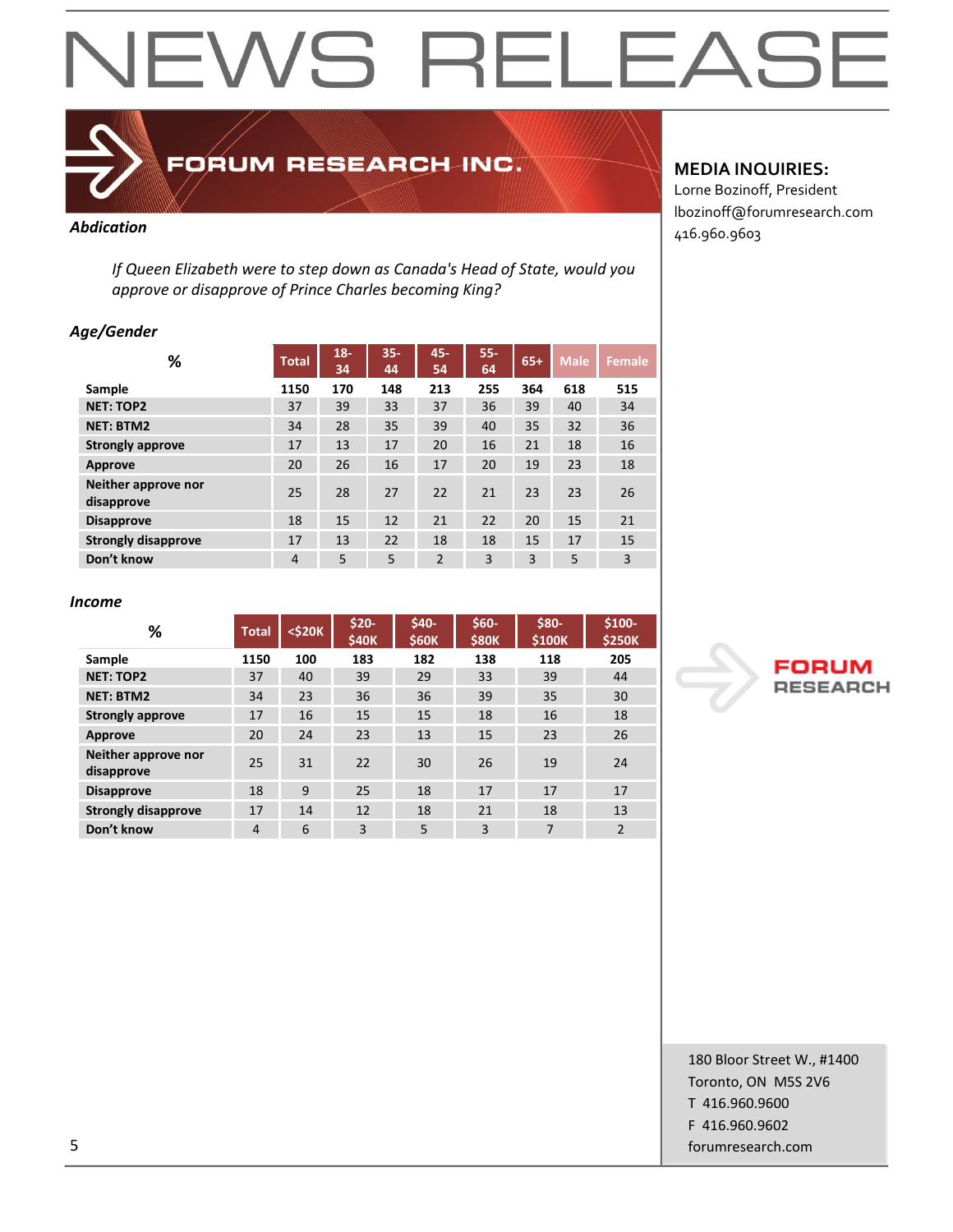## FORUM RESEARCH INC.

### *Education*

| %                                        | <b>Total</b>   | <b>Secondary</b><br>school or less | <b>Completed</b><br>Some college<br>college or<br>or university<br>university |     | <b>Post</b><br>graduate<br>studies |
|------------------------------------------|----------------|------------------------------------|-------------------------------------------------------------------------------|-----|------------------------------------|
| Sample                                   | 1150           | 196                                | 314                                                                           | 410 | 230                                |
| <b>NET: TOP2</b>                         | 37             | 35                                 | 37                                                                            | 38  | 37                                 |
| <b>NET: BTM2</b>                         | 34             | 26                                 | 37                                                                            | 32  | 41                                 |
| <b>Strongly approve</b>                  | 17             | 15                                 | 16                                                                            | 17  | 19                                 |
| Approve                                  | 20             | 20                                 | 21                                                                            | 21  | 18                                 |
| <b>Neither approve</b><br>nor disapprove | 25             | 29                                 | 25                                                                            | 27  | 18                                 |
| <b>Disapprove</b>                        | 18             | 13                                 | 22                                                                            | 14  | 22                                 |
| <b>Strongly</b><br>disapprove            | 17             | 14                                 | 15                                                                            | 18  | 19                                 |
| Don't know                               | $\overline{4}$ | 10                                 | $\overline{2}$                                                                | 3   | $\overline{4}$                     |

## **MEDIA INQUIRIES:**

Lorne Bozinoff, President lbozinoff@forumresearch.com 416.960.9603



## *Region*

| %                              | <b>Total</b>   | <b>ATL</b> | $_{\alpha}$ | ON  | <b>MB/SK</b> | AB  | <b>BC</b> |
|--------------------------------|----------------|------------|-------------|-----|--------------|-----|-----------|
| Sample                         | 1150           | 117        | 270         | 465 | 28           | 117 | 153       |
| <b>NET: TOP2</b>               | 37             | 38         | 32          | 41  | 38           | 28  | 40        |
| <b>NET: BTM2</b>               | 34             | 34         | 36          | 33  | 37           | 38  | 32        |
| <b>Strongly approve</b>        | 17             | 20         | 14          | 18  | 21           | 12  | 17        |
| Approve                        | 20             | 18         | 17          | 23  | 17           | 16  | 23        |
| Neither approve nor disapprove | 25             | 23         | 28          | 23  | 20           | 26  | 25        |
| <b>Disapprove</b>              | 18             | 21         | 13          | 18  | 25           | 21  | 18        |
| <b>Strongly disapprove</b>     | 17             | 13         | 23          | 15  | 12           | 17  | 14        |
| Don't know                     | $\overline{4}$ | 4          | 4           | 3   | 5            | 8   | 3         |

180 Bloor Street W., #1400 Toronto, ON M5S 2V6 T 416.960.9600 F 416.960.9602 6 forumresearch.com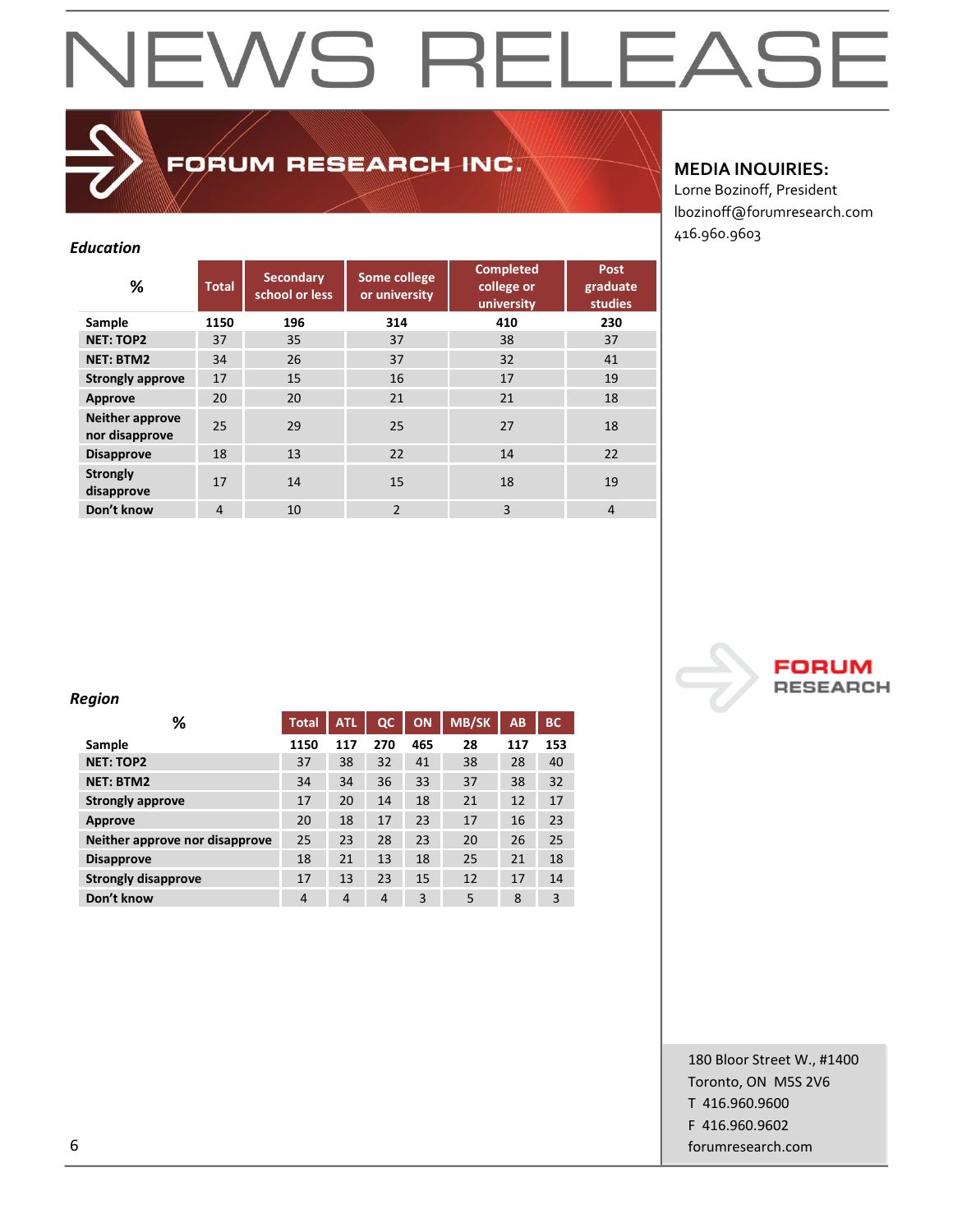## FORUM RESEARCH INC.

## *Voter Intention*

| %                                           | <b>Total</b>   | <b>Conservative</b> | <b>Liberal</b> | <b>New</b><br><b>Democratic</b> | <b>Green</b> | <b>Bloc</b><br><b>Quebecois</b> | <b>Other</b> |
|---------------------------------------------|----------------|---------------------|----------------|---------------------------------|--------------|---------------------------------|--------------|
| Sample                                      | 1150           | 368                 | 423            | 158                             | 72           | 43                              | 35           |
| <b>NET: TOP2</b>                            | 37             | 39                  | 41             | 31                              | 33           | 29                              | 23           |
| <b>NET: BTM2</b>                            | 34             | 34                  | 29             | 45                              | 41           | 34                              | 44           |
| <b>Strongly</b><br>approve                  | 17             | 14                  | 21             | 15                              | 16           | 11                              | 13           |
| <b>Approve</b>                              | 20             | 25                  | 20             | 17                              | 16           | 18                              | 11           |
| <b>Neither</b><br>approve nor<br>disapprove | 25             | 24                  | 26             | 19                              | 21           | 29                              | 30           |
| <b>Disapprove</b>                           | 18             | 17                  | 16             | 27                              | 14           | 16                              | 20           |
| <b>Strongly</b><br>disapprove               | 17             | 17                  | 12             | 19                              | 27           | 18                              | 24           |
| Don't know                                  | $\overline{4}$ | $\overline{2}$      | $\overline{4}$ | 4                               | 5            | $\overline{7}$                  | 3            |

## **MEDIA INQUIRIES:**

Lorne Bozinoff, President lbozinoff@forumresearch.com 416.960.9603



180 Bloor Street W., #1400 Toronto, ON M5S 2V6 T 416.960.9600 F 416.960.9602 7 forumresearch.com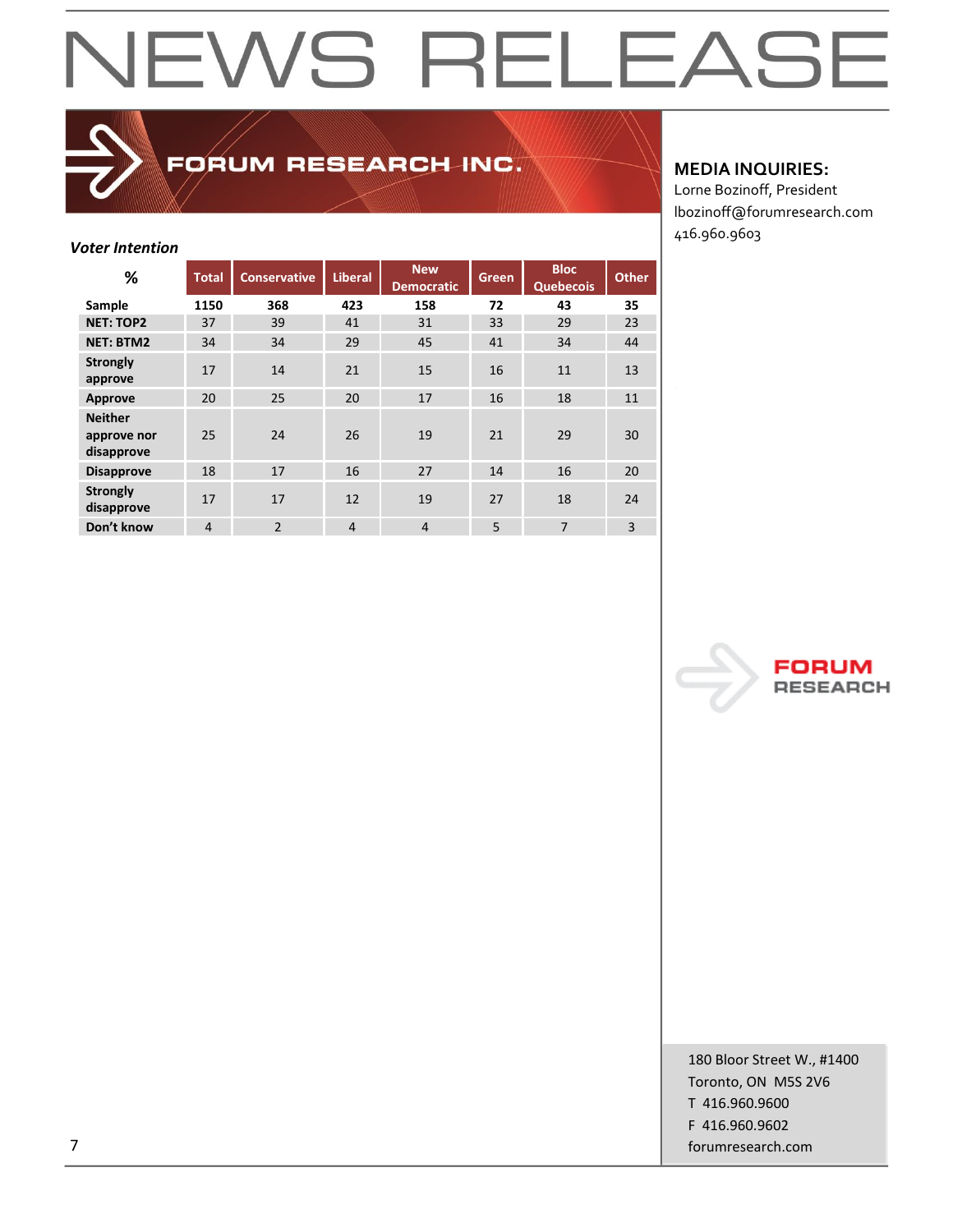

## FORUM RESEARCH INC.

*Which member of the royal family do you admire the most, besides the Queen?*

### *Age/Gender*

| ℅                                             | <b>Total</b>   | $18 -$<br>34   | $35 -$<br>44 | 45-<br>54      | $55 -$<br>64 | $65+$          | <b>Male</b>    | <b>Female</b>  |
|-----------------------------------------------|----------------|----------------|--------------|----------------|--------------|----------------|----------------|----------------|
| Sample                                        | 1150           | 170            | 148          | 213            | 255          | 364            | 618            | 515            |
| <b>Prince Phillip</b>                         | 4              | 3              | 3            | 5              | 6            | 6              | 6              | 3              |
| <b>Prince Charles, the Prince of</b><br>Wales | 5              | 3              | 5            | 4              | 8            | 7              | 5              | 6              |
| Prince William, the Duke of<br>Cambridge      | 26             | 17             | 19           | 26             | 34           | 41             | 22             | 30             |
| Kate Middleton, the Duchess of<br>Cambridge   | 16             | 26             | 15           | 13             | 11           | 11             | 13             | 20             |
| <b>Prince George</b>                          | $\overline{2}$ | $\overline{2}$ | 3            | $\overline{2}$ | $\mathbf{1}$ | $\overline{2}$ | $\overline{2}$ | $\overline{2}$ |
| <b>Princess Charlotte</b>                     | $\overline{2}$ | 3              | 3            | 3              | $\mathbf{1}$ | $\mathbf{1}$   | $\mathbf{1}$   | 3              |
| <b>Prince Harry</b>                           | 14             | 14             | 12           | 17             | 14           | 15             | 14             | 15             |
| Don't admire the Royal Family                 | 30             | 32             | 40           | 30             | 24           | 17             | 36             | 23             |

## **MEDIA INQUIRIES:**

Lorne Bozinoff, President lbozinoff@forumresearch.com **Royal Admiration Royal Admiration Royal Admiration Royal Admiration Royal Admiration Research 2016** 

#### *Income*

| %                                                  | <b>Total</b>   | $<$ \$20 $K$   | \$20-<br>\$40K | $$40-$<br>\$60K | $$60-$<br><b>\$80K</b> | \$80-<br>\$100K | \$100-<br><b>\$250K</b> |
|----------------------------------------------------|----------------|----------------|----------------|-----------------|------------------------|-----------------|-------------------------|
| Sample                                             | 1150           | 100            | 183            | 182             | 138                    | 118             | 205                     |
| <b>Prince Phillip</b>                              | 4              | 6              | 5.             | 4               | 3                      | 3               | 4                       |
| <b>Prince Charles, the Prince</b><br>of Wales      | 5              | 5              | 6              | 5               | $\overline{4}$         | 8               | $\overline{4}$          |
| <b>Prince William, the Duke</b><br>of Cambridge    | 26             | 20             | 28             | 23              | 29                     | 21              | 27                      |
| Kate Middleton, the<br><b>Duchess of Cambridge</b> | 16             | 13             | 19             | 18              | 10                     | 14              | 21                      |
| <b>Prince George</b>                               | $\mathfrak{p}$ | 5              | $\Omega$       | $\mathcal{P}$   | 6                      | 3               | $\mathfrak{p}$          |
| <b>Princess Charlotte</b>                          | $\overline{2}$ | $\overline{2}$ | $\Omega$       | 3               | $\mathbf{1}$           | $\overline{2}$  | $\mathbf{1}$            |
| <b>Prince Harry</b>                                | 14             | 16             | 14             | 11              | 15                     | 21              | 12                      |
| Don't admire the Royal<br>Family                   | 30             | 33             | 27             | 35              | 32                     | 29              | 29                      |



180 Bloor Street W., #1400 Toronto, ON M5S 2V6 T 416.960.9600 F 416.960.9602 8 forumresearch.com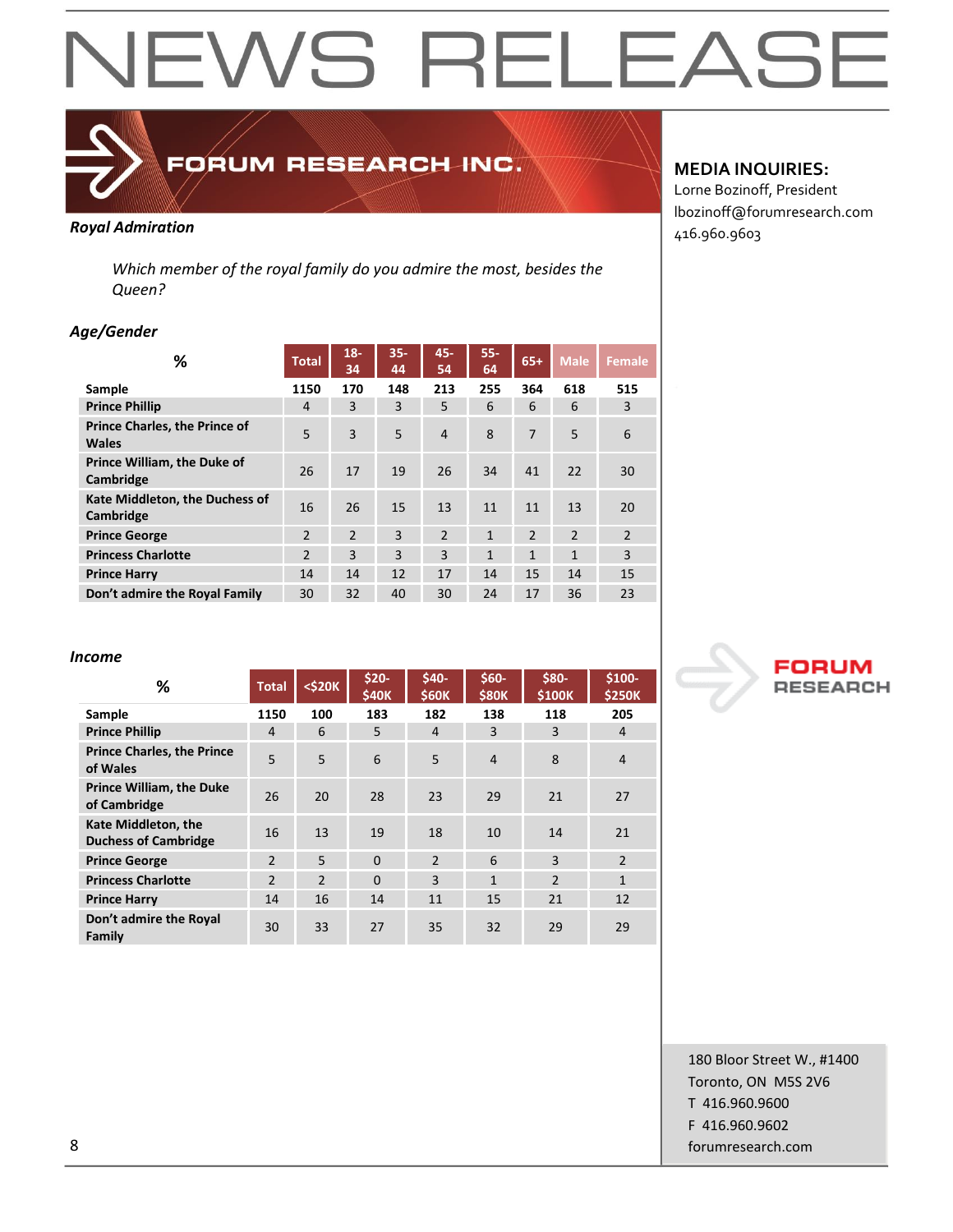## FORUM RESEARCH INC.

| <b>Education</b>                                       |                |                                    |                               |                                              |                                           |              |
|--------------------------------------------------------|----------------|------------------------------------|-------------------------------|----------------------------------------------|-------------------------------------------|--------------|
| ℅                                                      | <b>Total</b>   | <b>Secondary</b><br>school or less | Some college<br>or university | <b>Completed</b><br>college or<br>university | <b>Post</b><br>graduate<br><b>studies</b> | 416.960.9603 |
| Sample                                                 | 1150           | 196                                | 314                           | 410                                          | 230                                       |              |
| <b>Prince Phillip</b>                                  | 4              | 6                                  | 5                             | $\overline{4}$                               | 4                                         |              |
| <b>Prince Charles, the</b><br><b>Prince of Wales</b>   | 5              | $\overline{7}$                     | 5                             | $\overline{4}$                               | 5                                         |              |
| <b>Prince William, the</b><br><b>Duke of Cambridge</b> | 26             | 24                                 | 24                            | 27                                           | 28                                        |              |
| Kate Middleton,<br>the Duchess of<br>Cambridge         | 16             | 15                                 | 21                            | 17                                           | 11                                        |              |
| <b>Prince George</b>                                   | $\overline{2}$ | $\mathbf{1}$                       | $\overline{2}$                | $\overline{2}$                               | $\overline{2}$                            |              |
| <b>Princess Charlotte</b>                              | $\overline{2}$ | $\overline{4}$                     | $\overline{2}$                | $\mathbf{1}$                                 | 5                                         |              |
| <b>Prince Harry</b>                                    | 14             | 13                                 | 17                            | 16                                           | 10                                        |              |
| Don't admire the<br><b>Royal Family</b>                | 30             | 31                                 | 25                            | 30                                           | 34                                        |              |

### **MEDIA INQUIRIES:**

Lorne Bozinoff, President lbozinoff@forumresearch.com

## *Region*

| %                                          | <b>Total</b>   | <b>ATL</b> | $_{\alpha}$    | ON             | <b>MB/SK</b>   | AB           | <b>BC</b>      |
|--------------------------------------------|----------------|------------|----------------|----------------|----------------|--------------|----------------|
| Sample                                     | 1150           | 117        | 270            | 465            | 28             | 117          | 153            |
| <b>Prince Phillip</b>                      | 4              | 5          | $\overline{2}$ | 5              | 6              | 1            | 8              |
| <b>Prince Charles, the Prince of Wales</b> | 5              | 3          | $\overline{4}$ | 6              | $\overline{4}$ | 5            | 6              |
| Prince William, the Duke of Cambridge      | 26             | 30         | 18             | 30             | 24             | 32           | 23             |
| Kate Middleton, the Duchess of Cambridge   | 16             | 12         | 17             | 14             | 30             | 14           | 19             |
| <b>Prince George</b>                       | $\overline{2}$ | 1          | $\overline{2}$ | $\overline{2}$ | $\overline{4}$ | 1            | 3              |
| <b>Princess Charlotte</b>                  | $\overline{2}$ | 1          | $\overline{2}$ | $\overline{2}$ | 9              | $\mathbf{1}$ | $\overline{2}$ |
| <b>Prince Harry</b>                        | 14             | 20         | 10             | 18             | 7              | 18           | 12             |
| Don't admire the Royal Family              | 30             | 27         | 45             | 24             | 16             | 28           | 26             |



180 Bloor Street W., #1400 Toronto, ON M5S 2V6 T 416.960.9600 F 416.960.9602 example and the comparison of the comparison of the comparison of the comparison of the comparison of the comparison of the comparison of the comparison of the comparison of the comparison of the comparison of the comparis